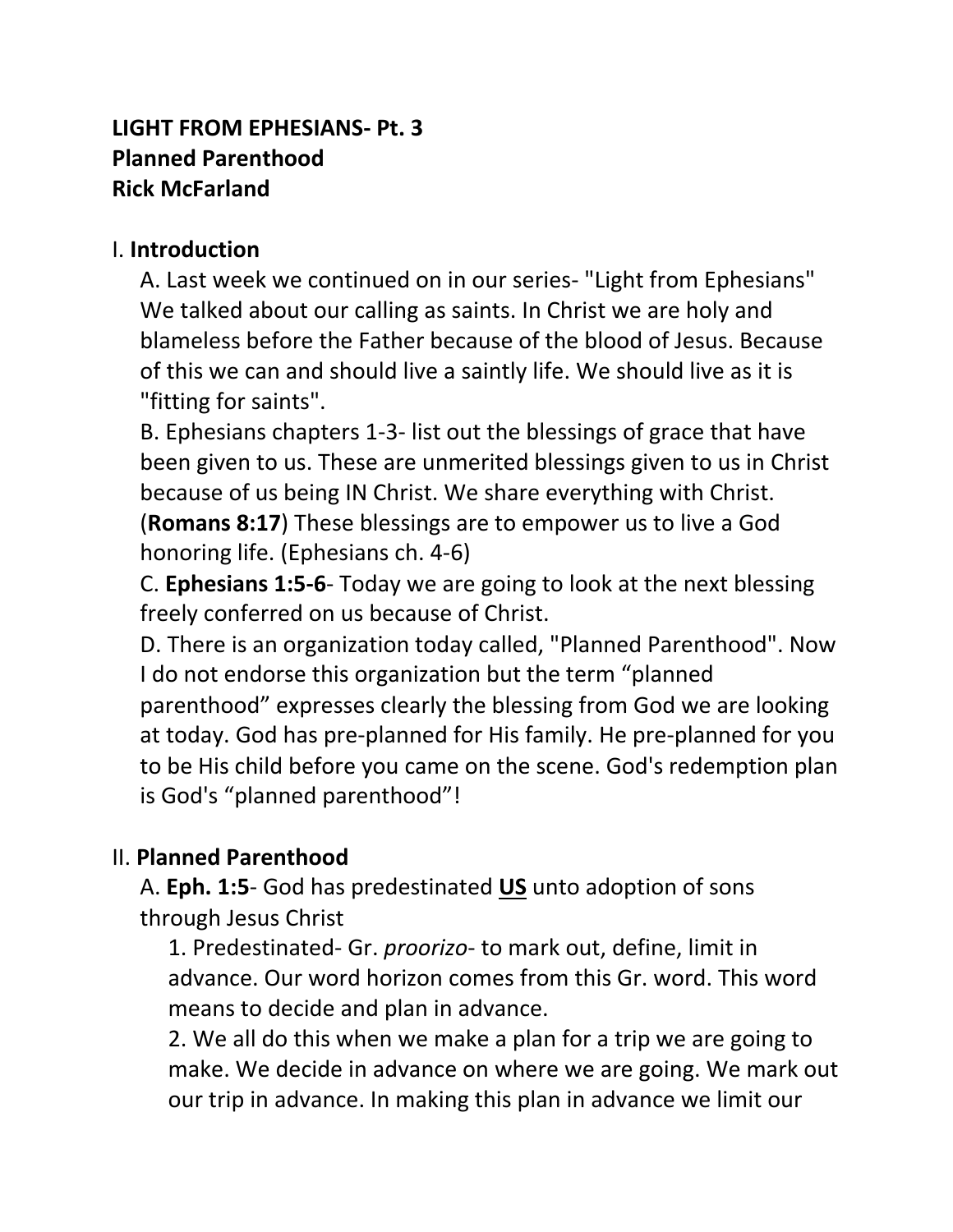self in advance to the place where we planned to go. Other options are excluded once the plan is made. God doesn't change His plans once they are made.

3. God pre-planned our redemption

a. **Rev. 13:8**- Jesus is the Lamb slain before the foundation of the world- God's way of salvation was pre-planned. (Acts 4:12) After the plan was made this placed limits on how salvation could be secured. It could not be through any other person. b. **Romans 4:16**- God pre-planned the mode of salvation would be by faith in His grace. This plan limited how you could receive salvation. Other options were then excluded.

B. He predestinated **US**- believers. Predestination is never used of unbelievers. God did not plan in advance for people to be lost. God's redemptive pre-plan was for all. That is why Jesus died for the sins of the whole world. When someone dies without accepting God's preplan their name is blotted out of His book of Life. God pre-plan of redemption had everyone's name recorded in it. When someone rejects Christ they are not included in the plan. God made a redemptive plan in advance for all. However, only those who accept God's plan of redemption by a choice of faith enter into God's premade plans. God foreknew who would accept his plan and enter into Christ. Those who enter into the pre-plan of God by faith enter into His plan for sonship and to be conformed to the image of His Son. (**Romans 8:29**)

C. God made an advance plan for you to be born again and be His child.

1. We are born of God- **1 Peter 1:23**, **Titus 3:5**, **1 John 3:9**- This is regeneration- "son making"

2. We are adopted by God- The word adopted means- "son placing". This was a Roman practice that means to confer upon one born in your family with adult privileges.

3. When we are saved we are regenerated (*made a son*) of God. (**Titus 3:5**) However, we don't have to wait to grow to certain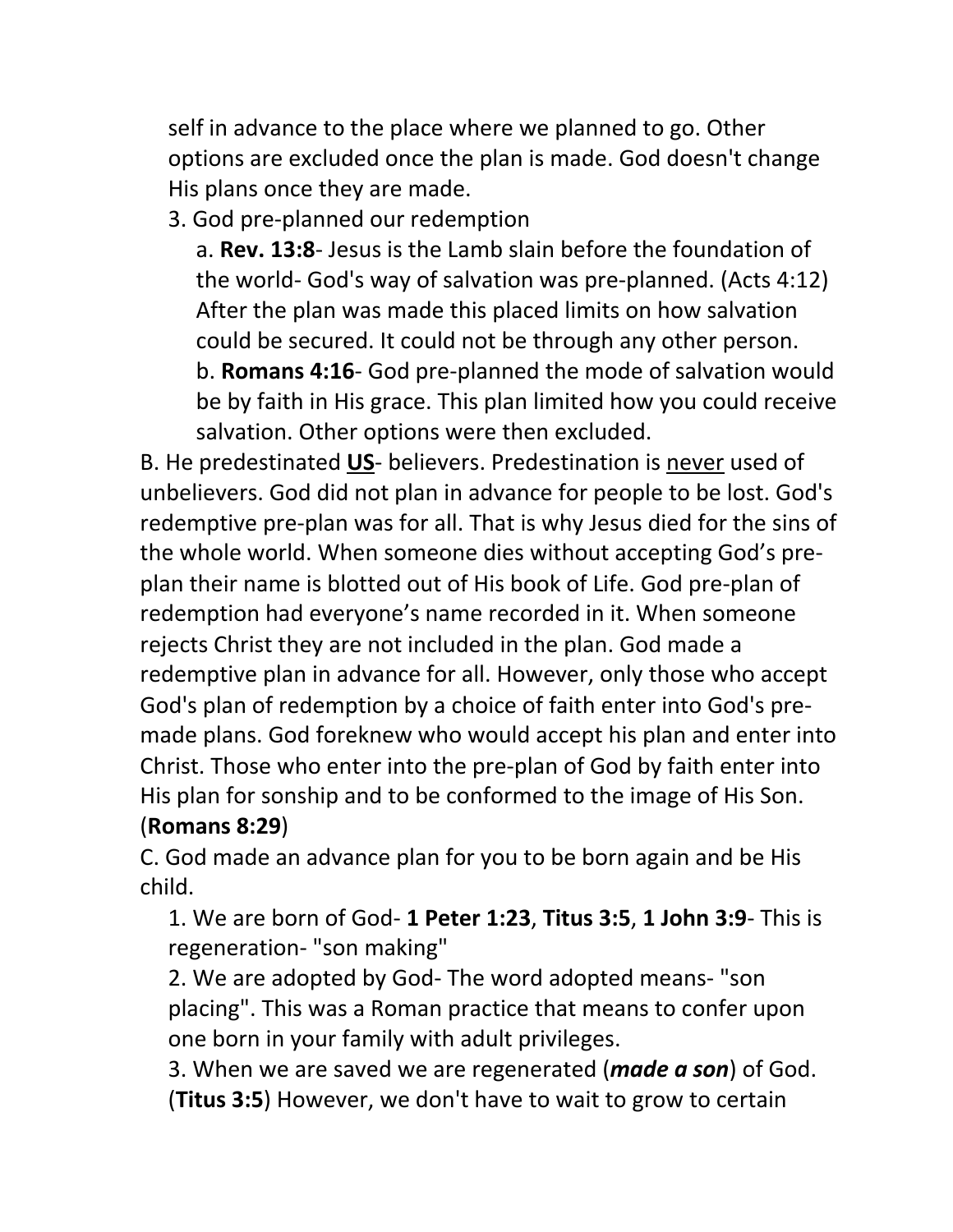point before we can partake of the family's blessings and privileges. We are treated by God as adult child of God (*placed as a son*) once we are born again. (**Gal. 3:26**)

4. However, we start walking in and enjoying our status as mature child when we learn to walk in and be led by the Spirit of God

### (**Romans 8:16**)

D. As children of God we share in the qualities of our Father-

## (**Ephesians 4:24**)

1. We are holy in Him

2. We are righteous in Him

3. We have a deep hunger for good and to do what is right because of God's nature and life in our spirit.

4. These qualities are greater than our fallen nature in our flesh. 5. If we acknowledge our new nature as children of God and speak in line with the Word of God and act upon it, the Holy Spirit will cause us to walk free from the control of the flesh.

# III. **Walk as Children of Light**

- A. **1 John 1:5** God is light.
- B. We are born of the light so we have God's light properties.
	- 1. We give illumination to the darkness
	- 2. We give warmth by our love
	- 3. We provide purity- Light kills germs
	- 4. The Christian lifestyle is timeless- Light is timeless
	- 5. We expose what is done in darkness

# **C. Ephesians 5:5-13**

- 1. As children of light we should not participate in the deeds of darkness- sexual sins, watching or listening to what is impure, covetousness…
- 2. The light within us should expose these things
- D. The things of darkness need to be first exposed in our own mind and heart. Our spirit was born of the Word of God. The Word is light. Our spirit is complete. There is no darkness in our spirits.